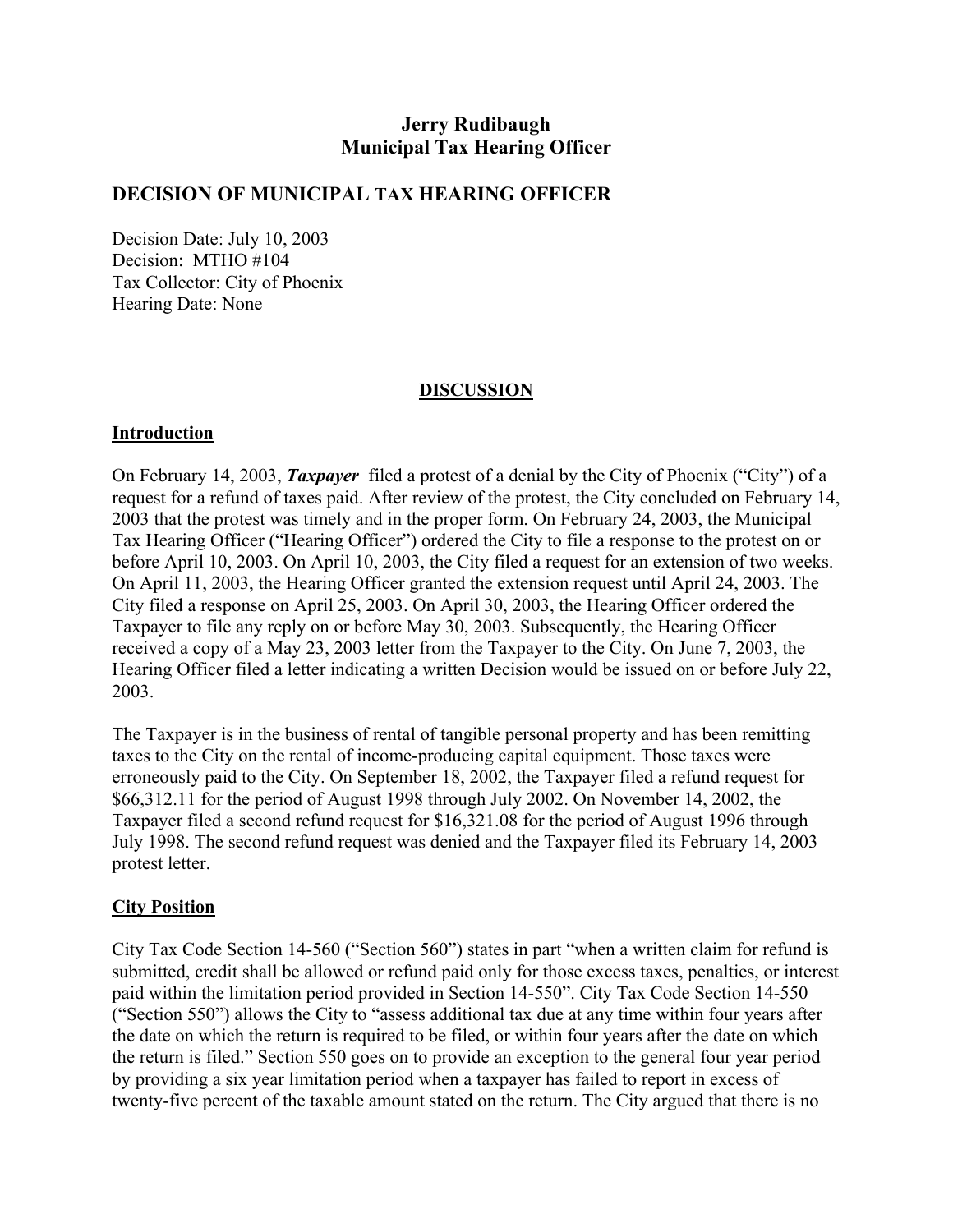provision to extend the statute of limitations when amounts are reported that were not subject to taxation. Based on the above, the City requested the denial of the refund request be affirmed.

#### **Taxpayer Position**

The Taxpayer asserted that they had erroneously paid taxes in the amount of \$16,321.08 to the City during the period of August 1996 through July 1998. The Taxpayer argued that since Section 550 provides for a six-year period in which the City may assess additional tax, it would be patently unfair to not provide the Taxpayer the same period of time for a refund. The Taxpayer further argued that to not allow the same six-year period would appear to violate equal protection privileges of the Taxpayer.

#### **ANALYSIS**

Based on the evidence presented, the Taxpayer overpaid taxes in the amount of \$16,321.08 to the City during the period of August 1996 through July 1998. Section 560 authorizes the City to make refunds. The only issue is whether or not the Taxpayer is barred from a refund in this case because of the statute of limitations. Section 560 refers back to Section 550 as the controlling section for the statute of limitations. Section 550 sets forth a general statute of limitation period of four years. There is an exception to the four year statute of limitation where a taxpayer has failed to report in excess of twenty-five percent of the taxable amount stated on the return. The Hearing Officer concludes that the Taxpayer's request for a refund does not fall within the exception and thus the four-year statute of limitation applies in this case. As a result, the Hearing Officer concludes the Taxpayer's protest should be denied.

### **FINDINGS OF FACT**

- 1. On February 14, 2003, the Taxpayer filed a protest of a denial by the City of a request for a refund of taxes paid.
- 2. After review of the protest, the City concluded on February 14, 2003 that the protest was timely and in proper form.
- 3. On February 24, 2003, the Hearing Officer ordered the City to file a response to the protest on or before April 10, 2003.
- 4. On April 10, 2003, the City filed a request for an extension of two weeks.
- 5. On April 11, 2003, the Hearing Officer granted the extension request until April 24, 2003.
- 6. The City filed a response on April 25, 2003.
- 7. On April 30, 2003, the Hearing Officer ordered the Taxpayer to file a reply on or before May 30, 2003.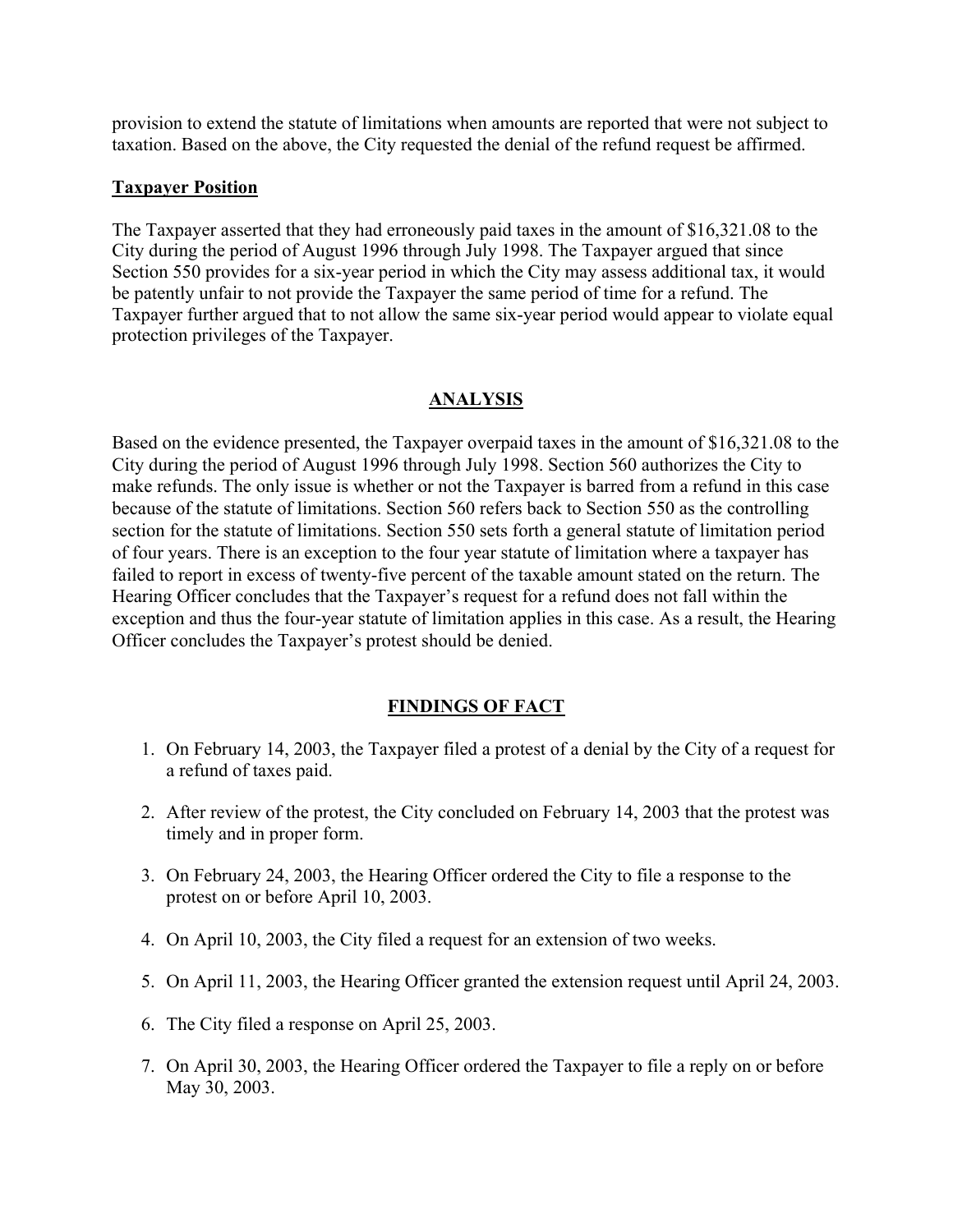- 8. Subsequently, the Hearing Officer received a copy of a May 23, 2003 letter from the Taxpayer to the City.
- 9. On June 7, 2003, the Hearing Officer filed a letter indicating a written Decision would be issued on or before July 22, 2003.
- 10. The Taxpayer is in the business of rental of tangible personal property and has been remitting taxes to the City on the rental of income-producing capital equipment.
- 11. Those taxes were erroneously paid to the City.
- 12. On September 18, 2002, the Taxpayer filed a refund request for \$66,312.11 for the period of August 1998 through July 2002.
- 13. On November 14, 2002, the Taxpayer filed a second refund request for \$16,321.08 for the period of August 1996 through July 1998.
- 14. The second refund request was denied and the Taxpayer filed its February 14, 2003 protest letter.

## **CONCLUSIONS OF LAW**

- 1. Pursuant to ARS Section 42-6056, the Municipal Tax Hearing Officer is to hear all reviews of petitions for hearing or redetermination under the Model City Tax Code.
- 2. The Taxpayer erroneously paid taxes to the City in the amount of \$16,321.08 for the period of August 1996 through July 1998.
- 3. Section 560 authorizes a refund of excess taxes paid with a limitation period set forth in Section 550.
- 4. Section 550 provides for a general statute of limitations of four-years.
- 5. Section 550 provides for an exception to the four-year statute of limitations when a taxpayer has failed to report in excess of twenty-five percent of the taxable amount stated on the return.
- 6. The Taxpayer's request for a refund does not fall within the exception rule set forth in Section 550.
- 7. The Taxpayer's request for a refund is controlled by the four-year statute of limitations set forth in Section 550.
- 8. The Taxpayer's refund request should be denied.